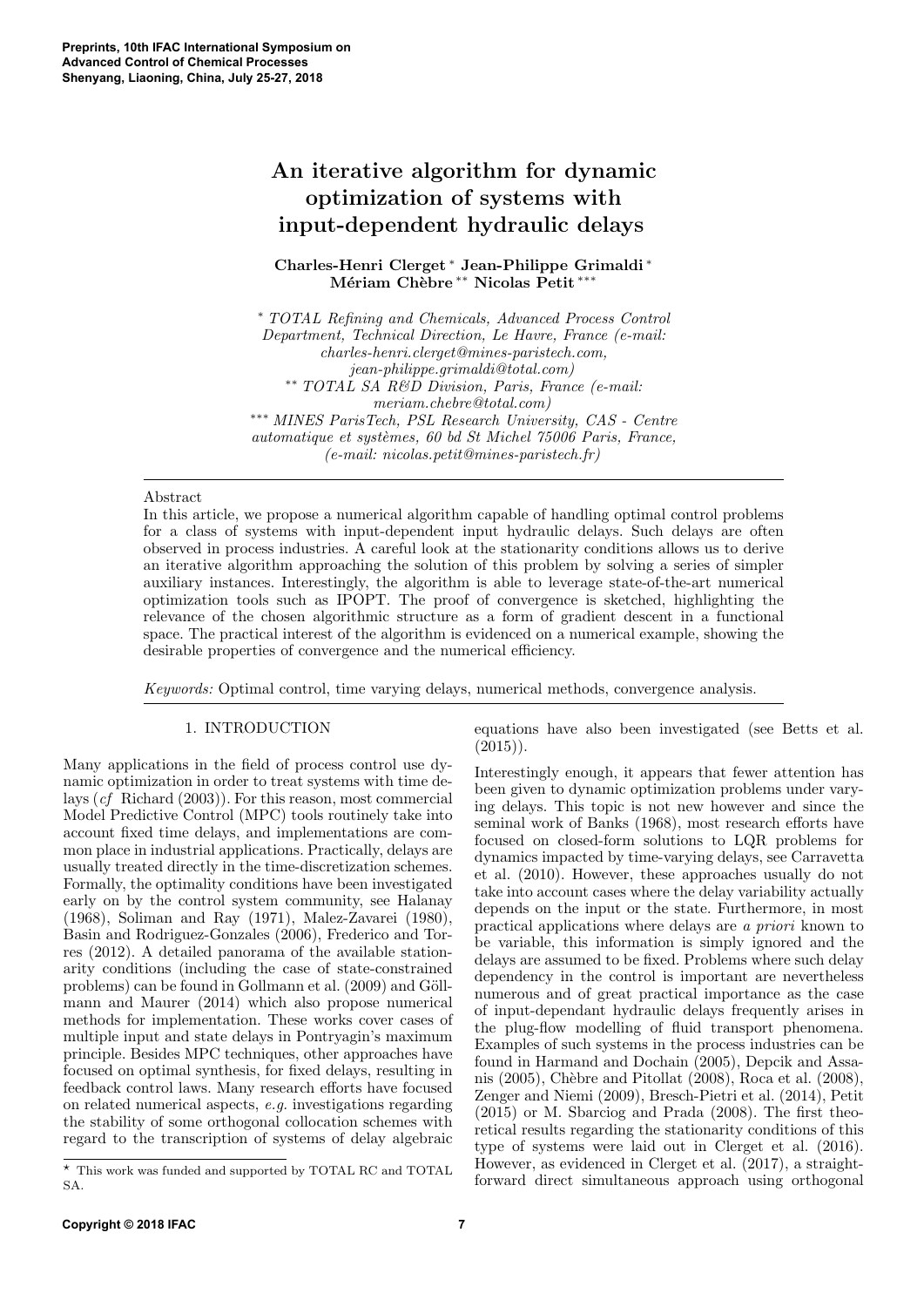collocations (e.g. Biegler (2007), A. Flores-Tlacuahuac and Biegler (2008) or Biegler (2010)) fails on this type of applications. Indeed, the dependency of the delay with respect to the input does not allow to transcript the continuous optimal control problem as a smooth NLP<sup>1</sup>. To circumvent this issue, Clerget et al. (2017) attempted to discretize spatially the underlying plug-flow advection partial differential equation (PDE) to proceed with the direct optimization of the subsequent finite dimension model, as has been studied for the modelling of more complex transport systems e.g. Agarwal (2010). However, in their numerical findings, the authors emphasize the sensitivity of the results with respect to the choice of the descretization scheme of the PDE. Overall, the numerical performances are not fully satisfactory as a good numerical accuracy of the PDE's discretization must be paid by an increased state size leading to a large computational load and high index algebraic equations if state constraints are to be imposed. Typical resolution times range from tens of seconds to a couple of minutes. The method is also shown to be prone to numerical difficulties as a refined spatial discretization of the PDE leads to the ill-conditioning of the Lagrangian's Hessian that the solver must invert. This leads to a malicious game where the numerical performances of the solver deteriorate as the dimension of the problem, and its inherent difficulty, increases.

In this paper, we propose an alternative methodology to achieve the optimal control of systems displaying inputdependant input delays based on an iterative procedure. We will begin by introducing the stationarity conditions of the optimal control problem that we consider. We will then use those conditions to derive a candidate iterative algorithm to solve the optimal control problem. We will then sketch its proof of convergence by showing that it can be viewed, in a limit case, as a gradient descent algorithm. Finally, we will present and discuss numerical results, based on a simple benchmark problem from Bresch-Pietri et al. (2014), illustrating the performances of the algorithm.

#### 2. NOTATIONS AND PROBLEM STATEMENT

Let  $T > 0$  and  $n \in \mathbb{N}^*$ , we note  $L^2([0; T], \mathbb{R}^n)$  the space of functions of integrable square over the interval  $[0; T]$  and  $D^1([0;T],\mathbb{R}^n)$  the space of continuous and differentiable functions on the interval  $[0; T]$ .

Let  $x_0 \in \mathbb{R}^m$  and  $P \in \mathcal{M}_p(\mathbb{R})$  be symmetric definite positive. Let  $\phi : \mathbb{R}^p \to \mathbb{R}_+^*, \hat{L} : [0;T] \times \mathbb{R}^m \times \mathbb{R}^p \to \mathbb{R}$ and  $f: [0; T] \times \mathbb{R}^m \times \mathbb{R}^p \times \mathbb{R}^p \to \mathbb{R}^m$  be smooth functions. Take  $(v_0, u_0) \in L^2([r_0; 0], \mathbb{R}^p) \times D^1([r_0; 0], \mathbb{R}^p)$ ,  $r_0 < 0$  with

$$
\int_{r_0}^0 \phi(u_0(\tau)) \, d\tau = 1
$$

and

$$
\forall t \in [r_0; 0], \ u_0(t) = u_0(0) + \int_0^t v_0(\tau) d\tau
$$

Problem statement : Our goal in this paper is to solve the following optimal control problem (generalization of a Bolza problem)

$$
\mathcal{P}: \min_{v} \int_{0}^{T} L(t, x(t), u(t)) + \frac{1}{2} v(t)^{T} P v(t) dt \triangleq J(v)
$$
  
s.t.  $\forall t \in [0; T], \dot{x}(t) = f(t, x(t), u(t), u(r_u(t)))$   
 $\forall t \in [0; T], \dot{u}(t) = v(t)$   
 $x(0) = x_0, u_{[r_0;0]} = u_0, v_{[r_0;0]} = v_0$ 

where the hydraulic delay  $D_u(t) \triangleq t - r_u(t)$  is implicitly defined by the relation

$$
\int_{r_u(t)}^t \phi(u(\tau)) d\tau = 1 \tag{1}
$$

and in particular

 $r_0 = r_u(0)$ 

Equation (1) defines an hydraulic delay impacting the smooth variable  $u$  which is the input of the system having x as state.

In the following, in addition with the classic notations  $\frac{\partial f}{\partial x}$ and  $\frac{\partial f}{\partial u}$ , we will denote  $\frac{\partial f}{\partial u_r}$  the vector of partial derivatives of f w.r.t. its last argument.

## 3. ALGORITHM DESIGN

Let us consider the operator  $\mathfrak{P}$  :  $L^2([0;T], \mathbb{R}^p) \rightarrow$  $D^1([0;T], \mathbb{R}^p) \times D^1([0;T], \mathbb{R}^m)^2 \times D^1([0;T], \mathbb{R}^p)$  where  $\mathfrak{P}(v) = (u, x, \lambda, \nu)$  is defined by

$$
\dot{u}(t) = v(t), \ u_{[r_0;0]} = u_0 \tag{2}
$$

$$
\dot{x}(t) = f(t, x(t), u(t), u(r_u(t))), \ x(0) = x_0 \tag{3}
$$

$$
\dot{\lambda}(t) = -\frac{\partial L}{\partial x}(t, x(t), u(t))^T - \frac{\partial f}{\partial x}(t, x(t), u_n(t), u(r_u(t)))^T \lambda(t) \tag{4}
$$

$$
\lambda(T) = 0
$$

$$
\dot{\nu}(t) = -\frac{\partial L}{\partial u}(t, x(t), u(t))^T \n- \frac{\partial f}{\partial u}(t, x(t), u(t), u(r_u(t)))^T \cdot \lambda(t) \n- \mathbb{1}_{[0; r_u(T)]}(t)(r_u^{-1})'(t) \n- \frac{\partial f}{\partial u_r}(r_u^{-1}(t), x(r_u^{-1}(t)), u(r_u^{-1}(t)), u(t))^T \n- \int_{t}^{r_u^{-1}(\min(t, r_u(T)))} \lambda(\tau)^T.
$$

$$
-\int_{t}^{u} \frac{\partial f}{\partial u_{r}}(\tau, x(\tau), u(\tau), u(r_{u}(\tau)))
$$

$$
\frac{\partial f}{\partial u_{r}}(\tau, x(\tau), u(\tau), u(r_{u}(\tau)))
$$

$$
\frac{v(r_{u}(\tau))}{\phi(u(r_{u}(\tau)))} d\tau \frac{\partial \phi}{\partial u}(u(t))
$$
(5)

 $\nu(T)=0$ 

Using these notations<sup>2</sup>, it is straightforward to extend the results of Clerget et al. (2016) to show that the stationarity conditions of  $P$  are given by

$$
(u, x, \lambda, \nu) = \mathfrak{P}(v)
$$
  
 
$$
Pv + \nu = 0
$$
 (6)

As mentioned previously, the input-dependency of the delay makes  $P$  impractical to solve directly using orthogonal

<sup>1</sup> In the sense that this dependency leads to index commutations in the equations of the discretized dynamics

<sup>&</sup>lt;sup>2</sup> On the interval  $[0; r_u(T)]$  covered by the indicator function, the function  $r_u^{-1}$  employed in (5) is well defined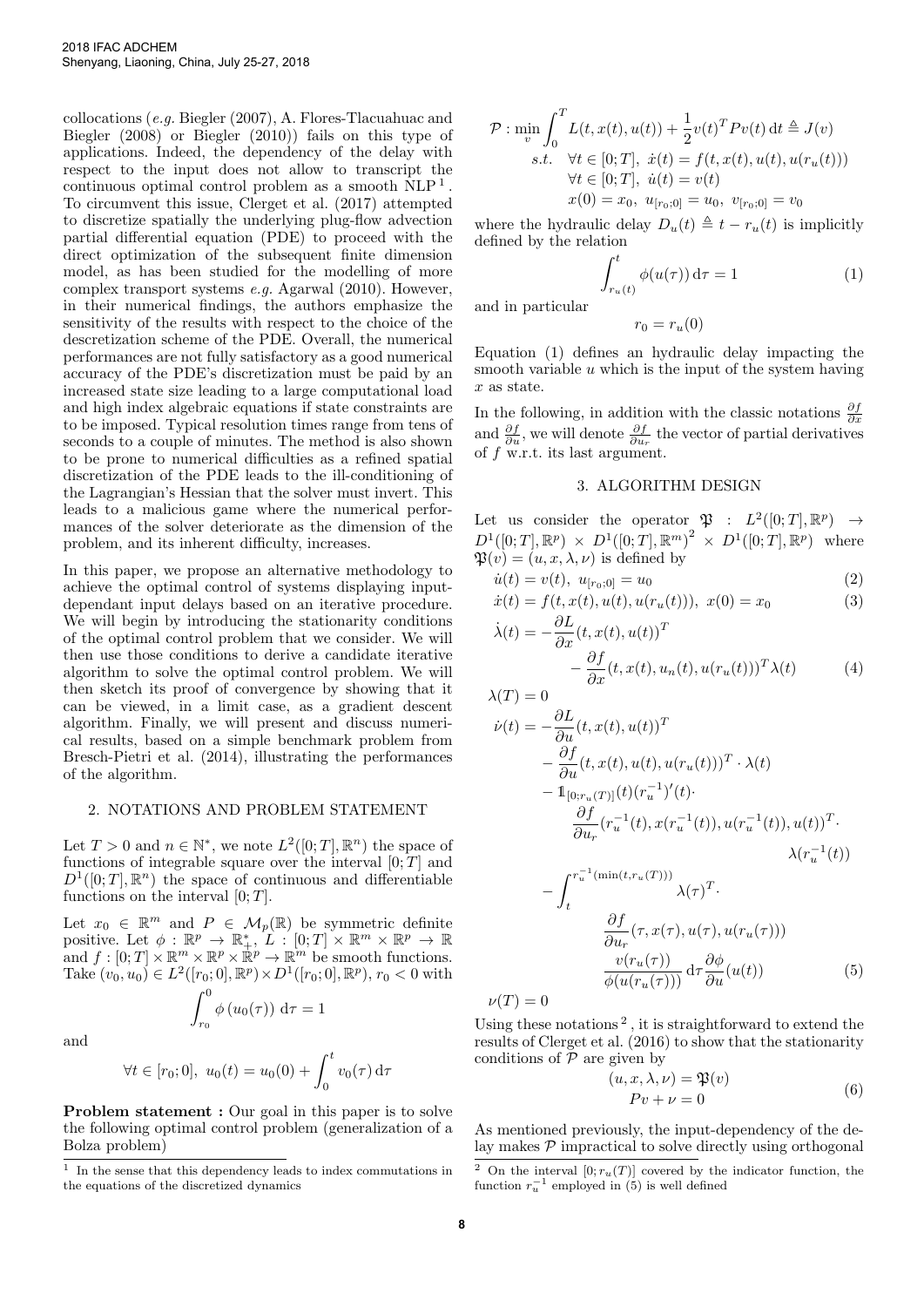collocations. Instead, we would much prefer to solve a sequence of simpler auxiliary problems and a natural idea would be to define a sequence of problems displaying a delay law which would be time-varying, but in a fixed fashion based on the value of  $v_n$  found at the previous iteration

$$
\min_{v_{n+1}} \int_0^T L(t, X_{n+1}(t), u_{n+1}(t)) + \frac{1}{2} v_{n+1}(t)^T P v_{n+1}(t) dt
$$
\n*s.t.*\n
$$
\dot{X}_{n+1}(t) = f(t, X_{n+1}(t), u_{n+1}(t), u_{n+1}(r_{u_n}(t)))
$$
\n
$$
\dot{u}_{n+1}(t) = v_{n+1}(t)
$$
\n
$$
x(0) = x_0, u_{n+1}[r_0; 0] = u_0, v_{n+1}[r_0; 0] = v_0
$$

Mathematically, the stationarity conditions of each of these problems could then be expressed as special cases of (2)-(5) in which  $\phi$  would no longer be a function of u but instead of  $t$  alone. However, examining equation  $(5)$ shows that the distributed term that it involves (the last term of (5)) would vanish (exactly, at each step) and that if the sequence was ever to converge, its solution would not verify the original stationarity conditions of  $P$ , but a biased version of them. Following this remark for all  $n \geq 1$ , we define

$$
\mathcal{P}_{n+1} : \min_{v_{n+1}} \int_0^T L(t, X_{n+1}(t), u_{n+1}(t))
$$
  
+  $\frac{1}{2} v_{n+1}(t)^T P v_{n+1}(t)$   
+  $\mathcal{S}_n(t) (u_{n+1}(t) - u_n(t))$   
+  $\frac{\alpha}{2} ||v_{n+1}(t) - v_n(t)||_2^2 dt$   
s.t.  $\dot{X}_{n+1} = f(t, X_{n+1}(t), u_{n+1}(t), u_{n+1}(r_{u_n}(t)))$   
 $\dot{u}_{n+1} = v_{n+1}$   
 $X_{n+1}(0) = x_0, u_{n+1}_{[r_0;0]} = u_0,$   
 $v_{n+1}_{[r_u(0);0]} = v_0$ 

where

$$
S_n(t) = \int_t^{r_{u_n}^{-1}(\min(t, r_{u_n}(T)))} \lambda_n(\tau)^T.
$$

$$
\frac{\partial f}{\partial u_r}(\tau, x_n(\tau), u_n(\tau), u_n(r_{u_n}(\tau))).
$$

$$
\frac{v_n(r_{u_n}(\tau))}{\phi(u_n(r_{u_n}(\tau)))} d\tau \frac{\partial \phi}{\partial u}(u_n(t))
$$

is the sensitivity of the objective with respect to the change of the delay law caused by a change of the control input as derived from the calculus of variations. In the definition of  $S_n$  and the general statement of  $\mathcal{P}_n$ ,  $(u_n, x_n, \lambda_n, \nu_n)$  are defined as

$$
v_n \mapsto (u_n, x_n, \lambda_n, \nu_n) \triangleq \mathfrak{P}(v_n)
$$

Throughout the rest of the discussion, the following assumptions are considered

Assumption 1. L is twice continuously differentiable while f,  $\phi$  are continuously differentiable. There exists  $K \geq 0$ such that

$$
\forall (t, x, u) \in [0; T] \times \mathbb{R}^m \times \mathbb{R}^p, \ ||\nabla^2 L(t, x, u)||_1 \le K
$$
 and

 $\forall (t, x, u, u_r) \in [0; T] \times \mathbb{R}^m \times \mathbb{R}^p \times \mathbb{R}^p, \ \|\nabla f(t, x, u, u_r)\|_1 \leq K$ and

$$
\forall u \in \mathbb{R}^p, \ \|\nabla \phi(u)\|_1 \le K
$$

and,  $\nabla^2 L$ ,  $\nabla f$ ,  $\nabla \phi$  are K-Lipschitz continuous.

Assumption 2. There exists 
$$
J^* \in \mathbb{R}
$$
 such that  
 $\forall v \in L^2([0;T]), J^* \leq J(v)$ 

Assumption 3. There exists  $\phi_{\min} > 0$  such that

$$
\forall u \in \mathbb{R}, \ \phi_{\min} \le \phi(u)
$$

Remark 4. Assumptions 1-2 are classic in optimization. Assumption 3 is usually considered for systems with input varying delays of hydraulic type (see Bresch-Pietri et al.  $(2014)$  so that  $r'_u$  be bounded away from zero and the input keep on reaching the plant.

Definition 5. Consider a sequence  $(v_n)_{n\in\mathbb{N}^*}$  and  $\alpha \geq 0$ ,  $(v_n)$  is called  $\alpha$ -admissible if for all  $n \geq 2$ ,  $v_n$  is a solution (possibly local) of  $\mathcal{P}_n$ .

Let us define

$$
\mathcal{X} \triangleq \{ v \in L^2([0;T]), \ \exists R_v \in \mathbb{R}_+, \ \forall w \in L^2([0;T]),J(w) \le J(v) \implies ||w||_2 \le R_v \} \quad (7)
$$

the set of  $L^2$  functions such that their J-level set is included in a ball of  $L^2$  and note

$$
g_v \triangleq Pv + \nu \tag{8}
$$

The main result concerning the sequence  $(\mathcal{P}_n)$  is as follows Theorem 6. Under Assumptions 1, 2 and 3, given any  $\alpha$ admissible sequence  $(v_n)_{n\in\mathbb{N}^*}$  such that  $v_1 \in \mathcal{X}$ , if  $\alpha$  is large enough then  $(v_n)$  satisfies

and

$$
\lim_{n \to \infty} ||v_{n+1} - v_n||_2 = 0
$$

 $\lim_{n\to\infty} \|g_{v_n}\|_2 = 0$ 

Furthermore, the sequence  $(J(v_n))_{n\in\mathbb{N}^*}$  is monotonically decreasing.

**Proof.** Given  $n \in \mathbb{N}^*$ , let us assume that  $v_n \in \mathcal{X}$  (which is true for  $n = 1$  by assumption) and, by extension of (7), define

$$
\mathcal{X}_n \triangleq \{ v \in L^2([0;T]), \ J(v) \le J(v_n) \} \subset \mathcal{X}
$$

which is a bounded set in the sense of the  $L^2$  norm, *i.e.* there exists  $R_n > 0$  such that

$$
\forall v \in \mathcal{X}_n, \ \|v\|_2 \le R_n \tag{9}
$$

Consider the operator  $\mathfrak{Q}: L^2([0;T], \mathbb{R}^p)^2 \to D^1([0;T], \mathbb{R}^p)^2$  $\times D^{1}([0; T], \mathbb{R}^{m})^{2}$  with  $\mathfrak{Q}(v, w) = (u, q, x, \lambda)$  defined as

$$
\dot{u}(t) = v(t), \ u_{[r_0;0]} = u_0 \tag{10}
$$

$$
\dot{q}(t) = w(t), \ q_{[r_0;0]} = u_0 \tag{11}
$$

$$
\dot{x}(t) = f(t, x(t), u(t), u(r_q(t))), \ x(0) = x_0 \tag{12}
$$

$$
\dot{\lambda}(t) = -\frac{\partial L}{\partial x}(t, x(t), u(t))^T - \frac{\partial f}{\partial x}(t, x(t), u(t), u(r_q(t)))^T \lambda(t) \quad (13)
$$

$$
\lambda(T) = 0
$$

Note the slight (but important) differences between  $\mathfrak P$ defined by (2)-(5) and  $\mathfrak{Q}$ . The second argument of  $\mathfrak{Q}$  is used to define the time-varying delay appearing in the right-hand side of equations (12)-(13).

The newly defined operator  $\mathfrak Q$  plays a key role with respect to the sequence  $(v_n)$ . Indeed, the stationarity conditions of  $\mathcal{P}_{n+1}$  are given by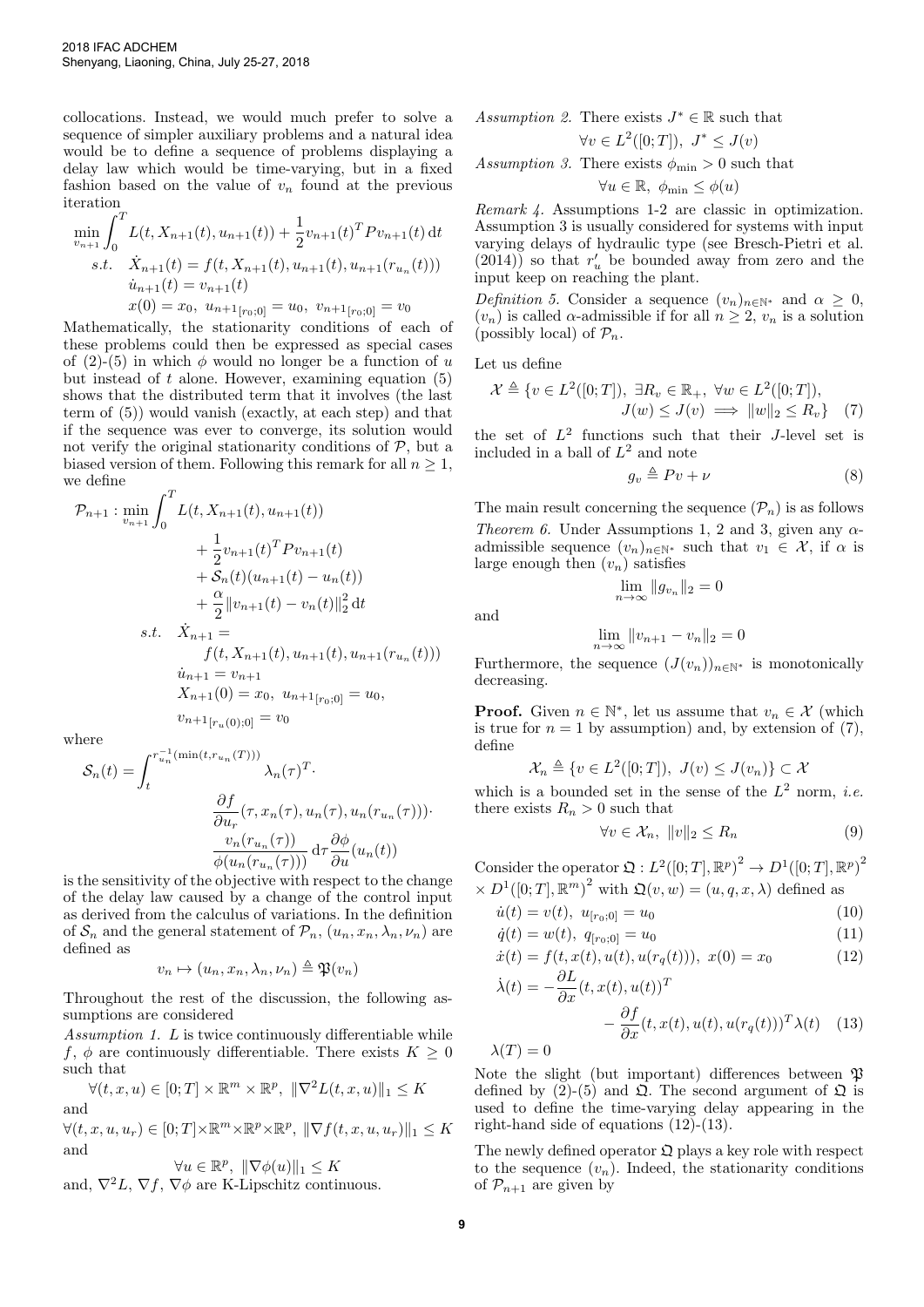$$
(u_{n+1}, X_{n+1}, \Lambda_{n+1}) = \mathfrak{Q}(v_{n+1}, v_n)
$$
  
\n
$$
\dot{N}_{n+1}(t) =
$$
\n
$$
-\frac{\partial L}{\partial u}(t, X_{n+1}(t), u_{n+1}(t))^T
$$
\n
$$
-\frac{\partial f}{\partial u}(t, X_{n+1}(t), u_{n+1}(t), u_{n+1}(r_{u_n}(t)))^T \Lambda_{n+1}(t)
$$
\n
$$
-1_{[0; r_{u_n}(T)]}(t)(r_{u_n}^{-1})'(t).
$$
\n
$$
\frac{\partial f}{\partial u_r}(r_{u_n}^{-1}(t), X_{n+1}(r_{u_n}^{-1}(t)), u_{n+1}(r_{u_n}^{-1}(t)), u_{n+1}(t))^T
$$
\n
$$
\Lambda_{n+1}(r_{u_n}^{-1}(t)) - \mathcal{S}_n(t)^T
$$
\n
$$
N_{n+1}(T) = 0
$$
\n
$$
0 = Pv_{n+1} + N_{n+1} + \alpha(v_{n+1} - v_n)
$$
\n(14)

Noticing that

$$
(\mathfrak{Q}(v,v),N(\mathfrak{Q}(v,v),v))=\mathfrak{P}(v)
$$

it is clear from the structure of  $\mathcal{P}_{n+1}$  that if an  $\alpha$ admissible sequence  $(v_n)$  converges, its limit will satisfy equations  $(2)-(5)$ .

From (14), we directly deduce that the solutions of  $\mathcal{P}_n$  and  $\mathcal{P}_{n+1}$  are related by

$$
v_{n+1} = v_n - \frac{1}{\alpha} g_{v_n} + \frac{1}{\alpha} \epsilon_{n+1}
$$
 (15)

with

$$
\epsilon_{n+1} = -P(v_{n+1} - v_n) - (N_{n+1} - \nu_n)
$$

In turn, the cost variation between  $v_n$  and  $v_{n+1}$  is given by

$$
J(v_{n+1}) - J(v_n) = \int_0^1 G'(s) \, ds
$$

where

$$
G(s) = J(v_n + (v_{n+1} - v_n)s)
$$

Using the adjoint state method (see *e.g.* Strang  $(2007)$ ), one computes, after a few lines of calculus,

$$
J(v_{n+1}) - J(v_n) =
$$
  

$$
\int_0^1 \int_0^T g_{v_n + (v_{n+1} - v_n)s}(t)^T (v_{n+1}(t) - v_n(t)) dt ds
$$

which gives

$$
J(v_{n+1}) - J(v_n) =
$$
  
\n
$$
- \frac{1}{\alpha} ||g_{v_n}||_2^2 + \frac{1}{\alpha} \langle g_{v_n}, \epsilon_{n+1} \rangle
$$
  
\n
$$
+ \int_0^1 \langle g_{v_n + (v_{n+1} - v_n)s} - g_{v_n}, v_{n+1} - v_n \rangle ds
$$

Finally

$$
J(v_{n+1}) - J(v_n) \le
$$
  
\n
$$
- \frac{1}{\alpha} \|g_{v_n}\|_2^2 + \frac{1}{\alpha} \|g_{v_n}\|_2 \|\epsilon_{n+1}\|_2
$$
  
\n
$$
+ \int_0^1 \|g_{v_n + (v_{n+1} - v_n)s} - g_{v_n}\|_2 \|v_{n+1} - v_n\|_2 ds
$$
\n(16)

At this point, the two main technical results remaining to establish the desired results are to show that  $\|\epsilon_{n+1}\|_2$ admits an upper bound proportional to  $||g_{v_n}||_2$  and that the function  $v \mapsto g_v$  is Lipschitz continuous with respect to the  $L^2$  norm on any bounded set. For the sake of briefness, the explicit derivation of these properties is left to a forthcoming publication.

Then, one shows that for  $\alpha$  large enough,  $J(v_{n+1})$  –  $J(v_n) < 0$ . In particular, this guarantees that  $v_{n+1} \in \mathcal{X}_n$ . By induction, this implies that if one picks a value  $\alpha = \alpha_1$ such that it guarantees a decrease in cost at  $n = 1$ , then for all rank  $n, v_n \in \mathcal{X}_1$  and there exists  $\beta > 0$  such that

$$
\forall n \in \mathbb{N}^*, \ J(v_{n+1}) - J(v_n) \le -\beta \|g_{v_n}\|_2^2
$$

This leads to

·

$$
\sum_{i=0}^{N} ||g_{v_i}||_2^2 \leq \beta (J(v_0) - J(v_{n+1}))
$$

Finally we derive

$$
\sum_{i=0}^{N} \|g_{v_i}\|_2^2 \leq \beta(J(v_0) - J^*)
$$

and the convergence of the series yields

$$
\lim_{n \to \infty} \|g_{v_n}\|_2 = 0
$$

which gives the conclusion.

#### 4. NUMERICAL EXAMPLE

For the sake of illustration, we treat a benchmark problem already considered in Bresch-Pietri et al. (2014). Consider a second order unstable system with dynamics given by

$$
\ddot{x}(t) - \dot{x}(t) + x(t) = u(r_u(t)) \n\dot{u}(t) = v(t)
$$
\n(17)

having the following initial conditions

$$
x(0) = 1, \ \dot{x}(0) = 0
$$

$$
u_{[r_0;0]} = 1, \ v_{[r_0;0]} = 0
$$

This can equivalently be recast as

$$
\dot{X}(t) = AX(t) + Bu(r_u(t))
$$
  

$$
\dot{u}(t) = v(t)
$$

where

$$
X = \begin{pmatrix} x \\ \dot{x} \end{pmatrix}, A = \begin{pmatrix} 0 & 1 \\ -1 & 1 \end{pmatrix}, B = \begin{pmatrix} 0 \\ 1 \end{pmatrix}
$$

The optimal control problem is

$$
\mathcal{P}: \min_{v} \int_{0}^{T} ||x(t) - x_{r}||_{2}^{2} + w_{u}||u(t) - u_{r}||_{2}^{2} + w_{v}||v(t)||_{2}^{2} dt
$$
  
s.t.  $\dot{X}(t) = AX(t) + Bu(r_{u}(t))$   
 $\dot{u}(t) = v(t)$ 

with  $T = 10$ ,  $w_u = 0.1$ ,  $w_v = 0.1$  and  $x_r = u_r = 1.5$ . Given  $\alpha = 5$ , we iteratively approach a solution of P by constructing an  $\alpha$ -admissible sequence  $(v_n)$ . We pick the trivial initialization value  $v_1 = 0$  and for all  $n \geq 1$  apply the following algorithm :

- given  $v_n$ , compute  $u_n$  and the delay law  $r_n$
- compute  $(x_n, \lambda_n)$  and deduce  $\mathcal{S}_n$
- solve  $\mathcal{P}_{n+1}$  and obtain  $v_{n+1}$

Practically, the resolution of  $\mathcal{P}_{n+1}$  is performed using a direct collocation transcription method, AMPL as algebraic modelling language and IPOPT 3.11.8 as NLP solver. The time horizon is divided into 100 finite elements of equal size, each of them containing 3 Radau collocation points. The results are presented on Figures 1-4.

Figures 1-2 display the optimal trajectory that is computed and the associated delay law (the values are obtained for  $n = 100$ . The inflexions of the input profile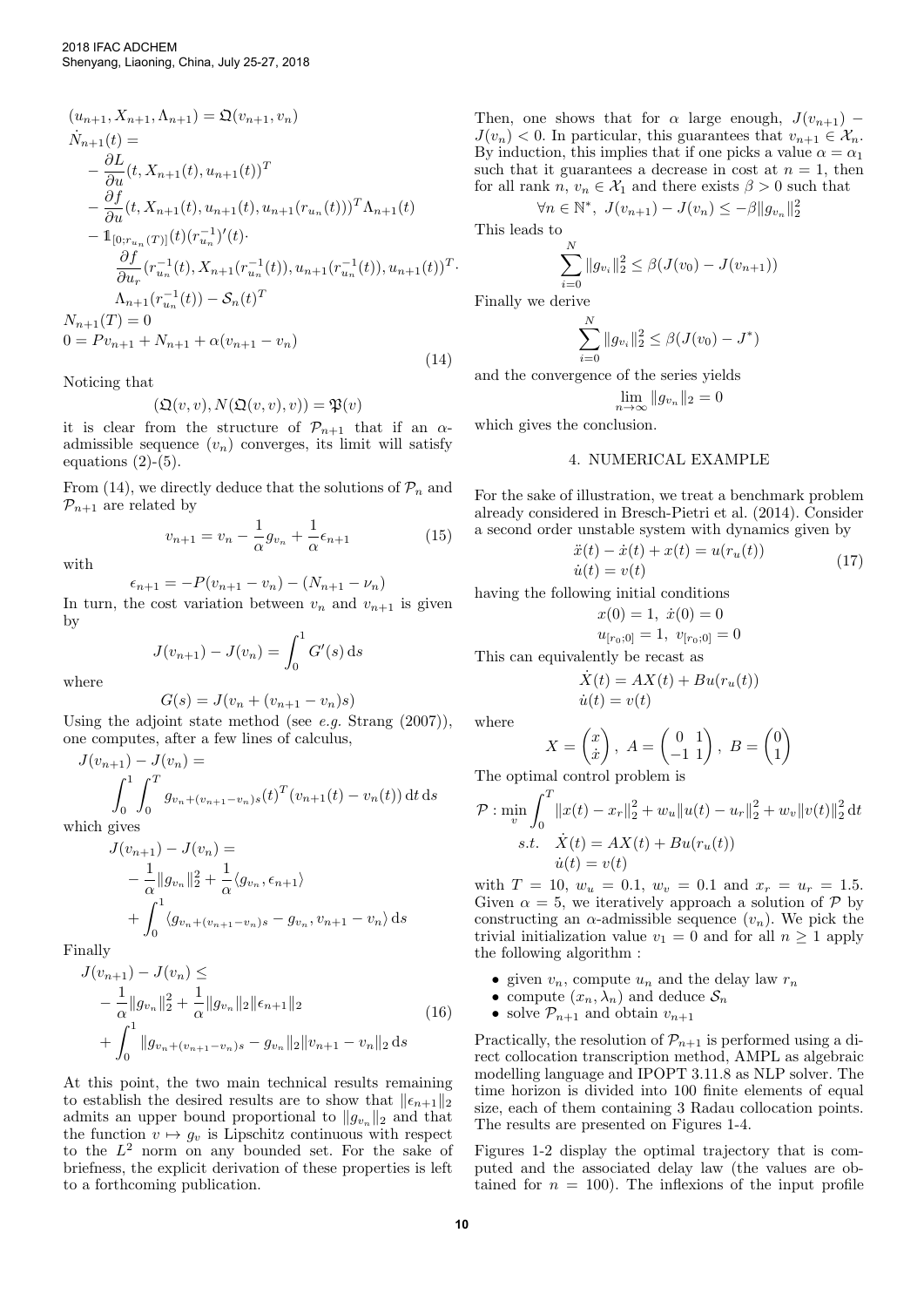

Figure 1. Optimal trajectory computed for P

around  $t = 0.9$  and  $t = 2.4$  are typical of systems having variable delays. Figure 3 pictorially shows how this trajectory is progressively approached by the sequence. Figure 4 exhibits some indicators regarding the convergence properties of the algorithm as  $n$  grows : the cost  $J$ along with the relative steps size measured by  $\log_{10} (\Delta v) \triangleq$  $\log_{10}(\frac{\|v_n-v_{n-1}\|_2}{\|v_n\|_2})$  $\frac{(-v_{n-1}||_2)}{||v_n||_2}$ ) and  $\log_{10}(\Delta J) \triangleq \log_{10}(\frac{||J_n-J_{n-1}||_2}{||J_n||_2})$  $\frac{(-J_{n-1}||_2}{||J_n||_2}\right)$ at successive iterations. As expected, the cost decreases monotonically and the linear shape of the cost decrease on the semi-log plot is evocative of a first order steepest descent-like method. The total computation time for the first 100 iterations displayed on Figure 4 using a 2.60 GHz Intel(R)  $Core(TM)$  i7-4720HQ processor on a 64 bits system with a 16.0 Go RAM is equal to 12.61 seconds, 9.78 seconds being actually spent in the solver.

## 5. CONCLUSION

In this paper, we have proposed an iterative algorithm to solve the problem of optimal control of systems with hydraulic input-dependent input delays. A convergence proof was sketched and numerical results were given illustrating the practical interest of the method. More details will be given in a forthcoming publication.

A straightforward extension would be to extend the calculus of variations and the deduced iterative optimization



Figure 2. Delay law of the optimal trajectory



Output convergence

Figure 3. Successive approximations of the optimal trajectory

algorithm to the case of systems with hydraulic inputdependent state delays. This case is of importance since it is instrumental in the modelling of recycling loops or cascades of reacting units.

The current study has focused on the open-loop generation of optimal trajectories for the system. A valuable improvement would be to study the closed-loop behaviour of such a methodology used in a receding horizon framework for